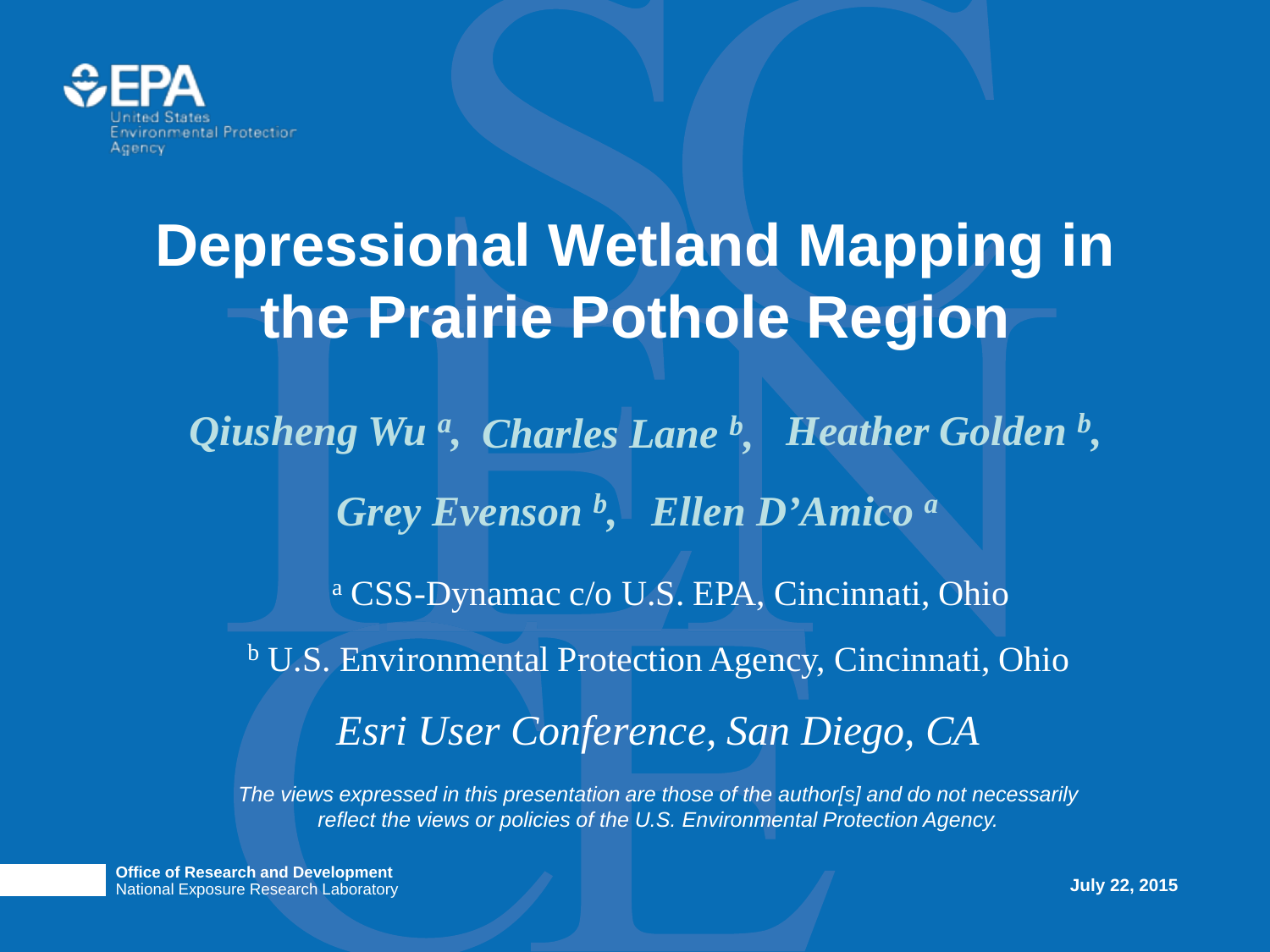

- Research Background
- Numerical Representation of Surface Depressions
- Graph Theory-based Contour Tree Method
- Application Example
- Conclusions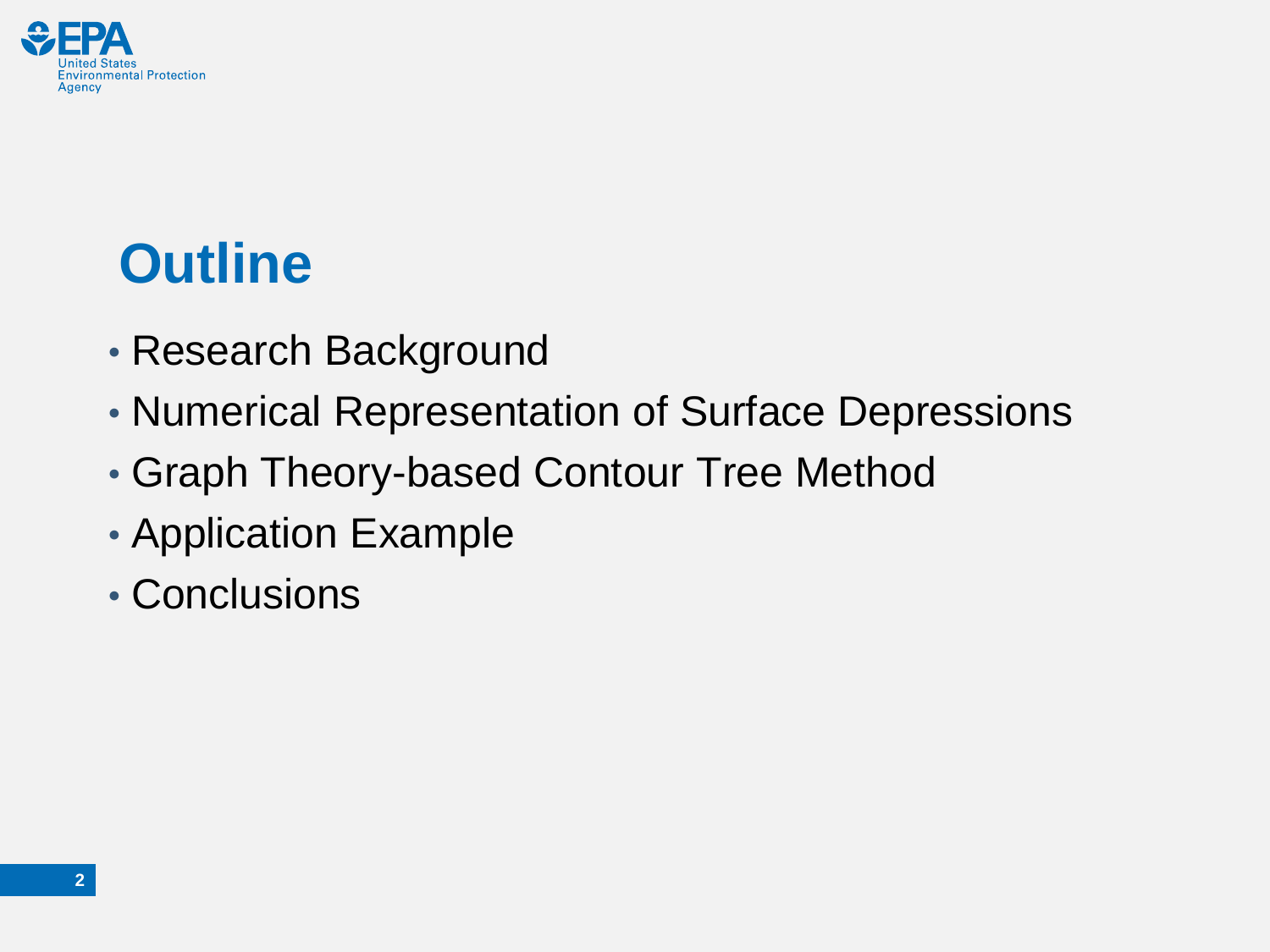

### • *Research Background*

- Numerical Representation of Surface Depressions
- Graph Theory-based Contour Tree Method
- Application Example
- Conclusions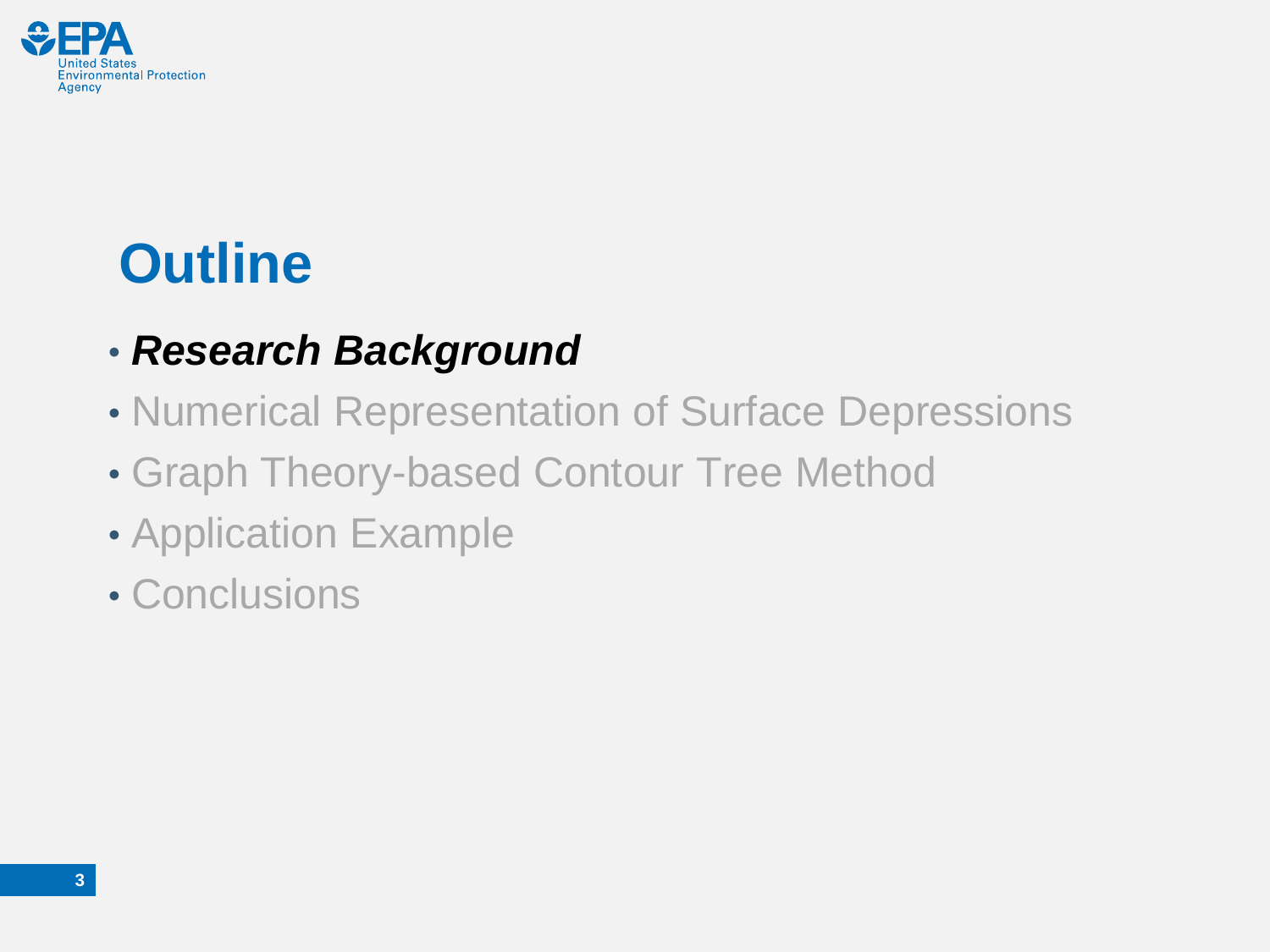

### **Surface Depressions and Wetland Landscape**

### § **Anthropogenic processes** § **Natural processes**

Detention basins Reservoirs







#### Mining Quarrying







Volcanic craters Karst sinkholes



#### Vernal pools Prairie potholes

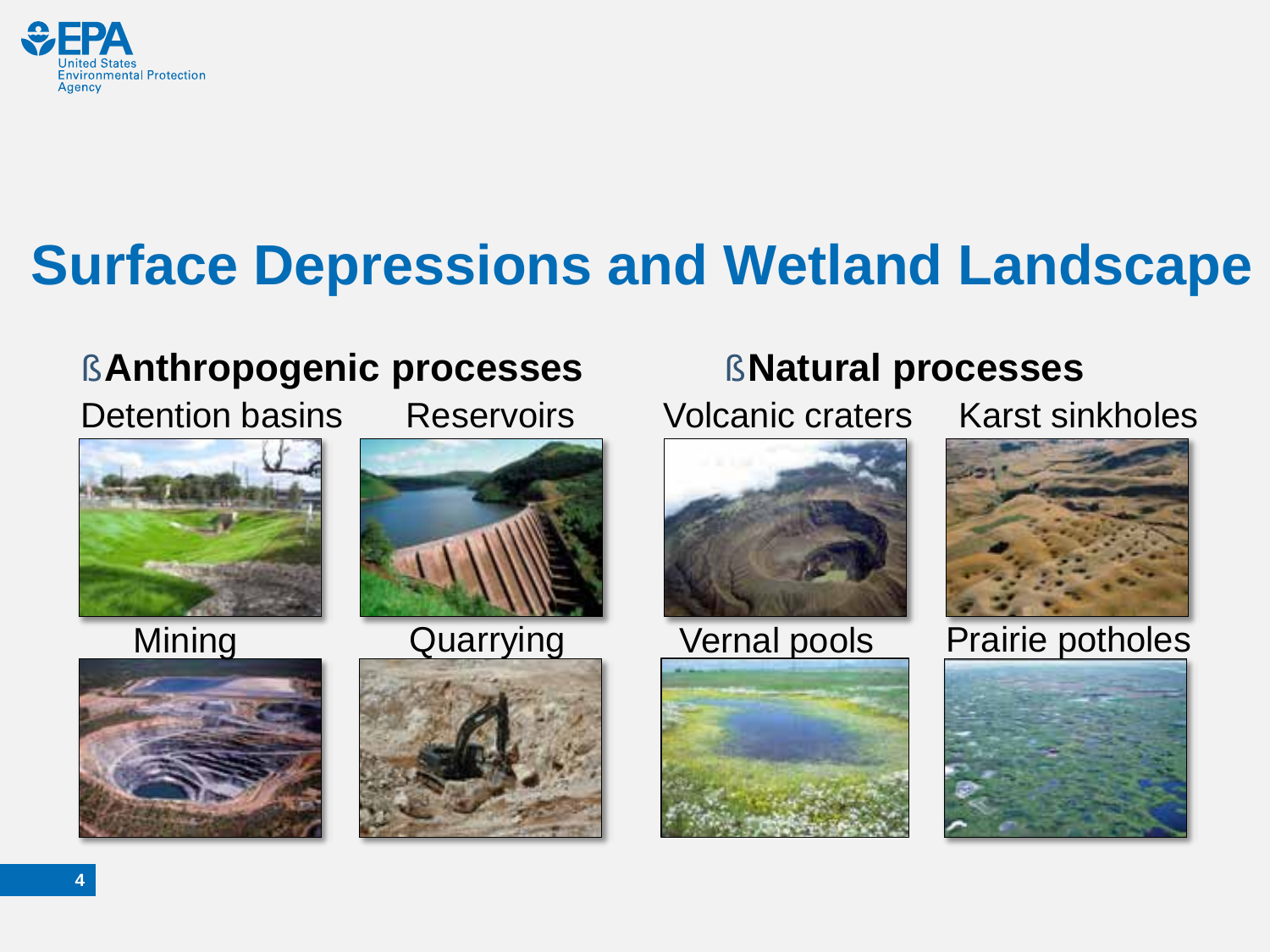

### **Surface Depressions in Hydrologic Modeling**





**Hydrograph**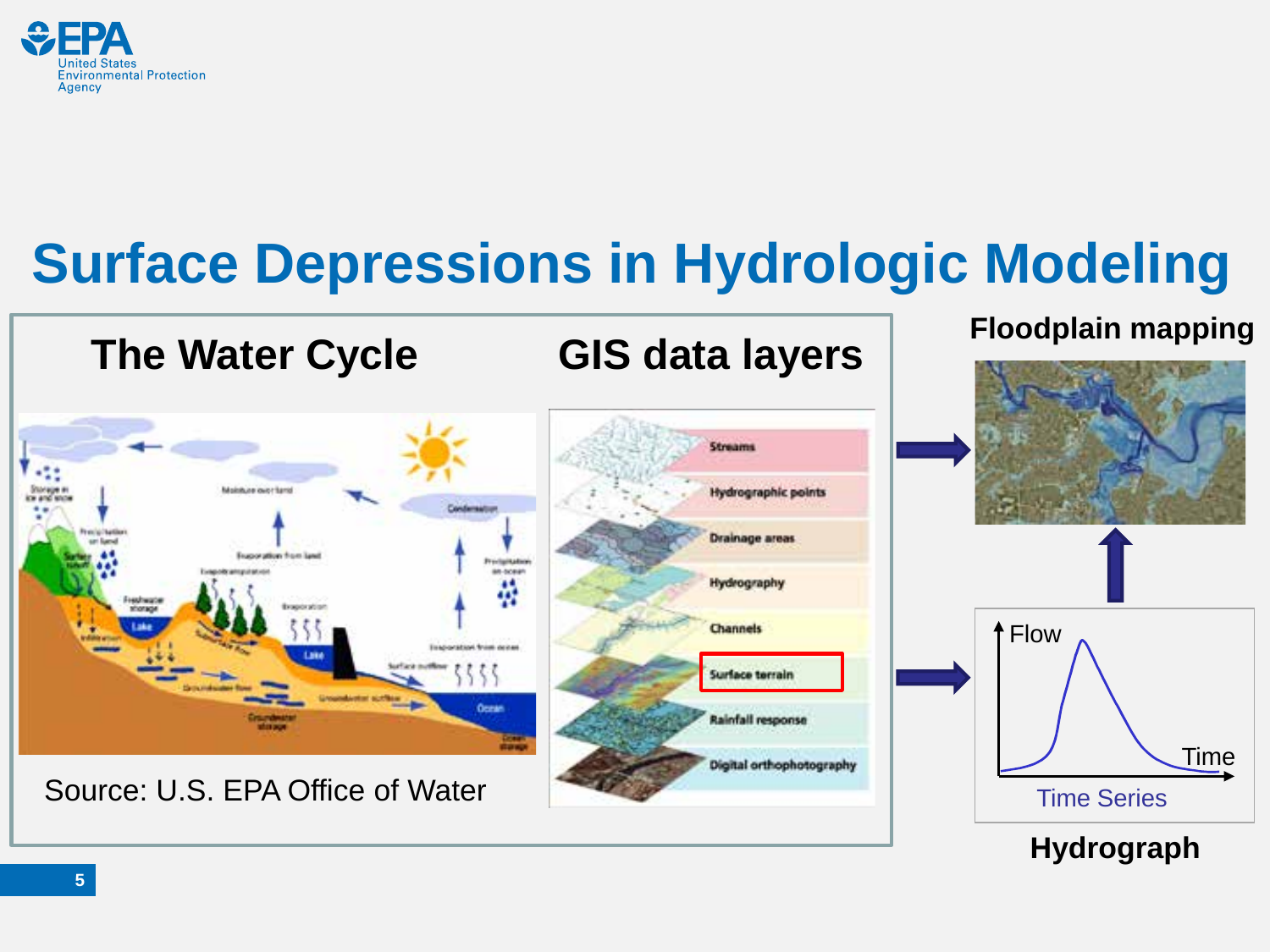

### **Surface Depressions as Analyses Problems**

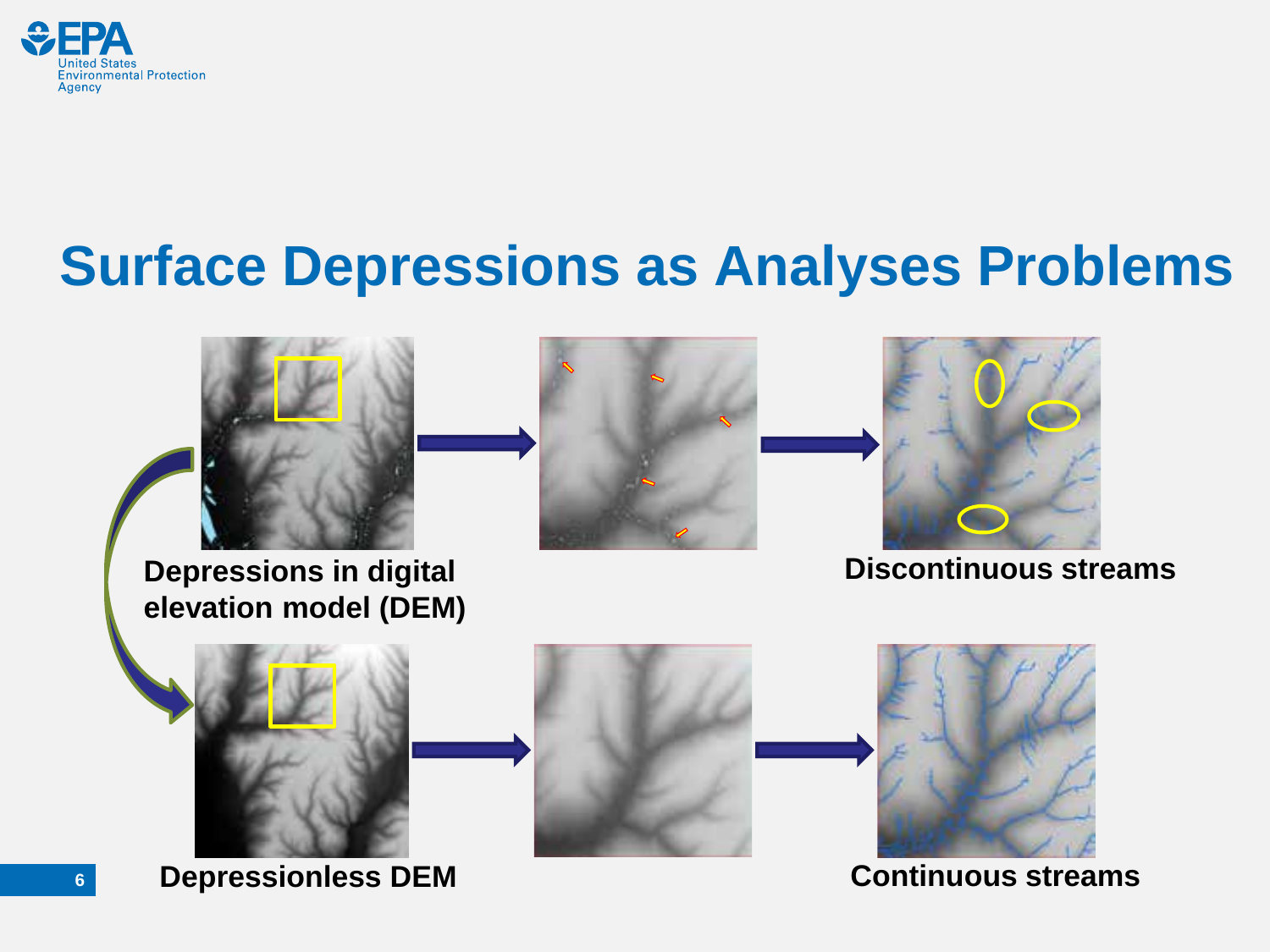

## **Methods for Surface Depression Filling**

- Early method by O'Callaghan and Mark (1984)
- The most widely-used algorithm, by Jenson and Domingue (1988)

ØArcGIS, GRASS, TOPOZ, River Tools …

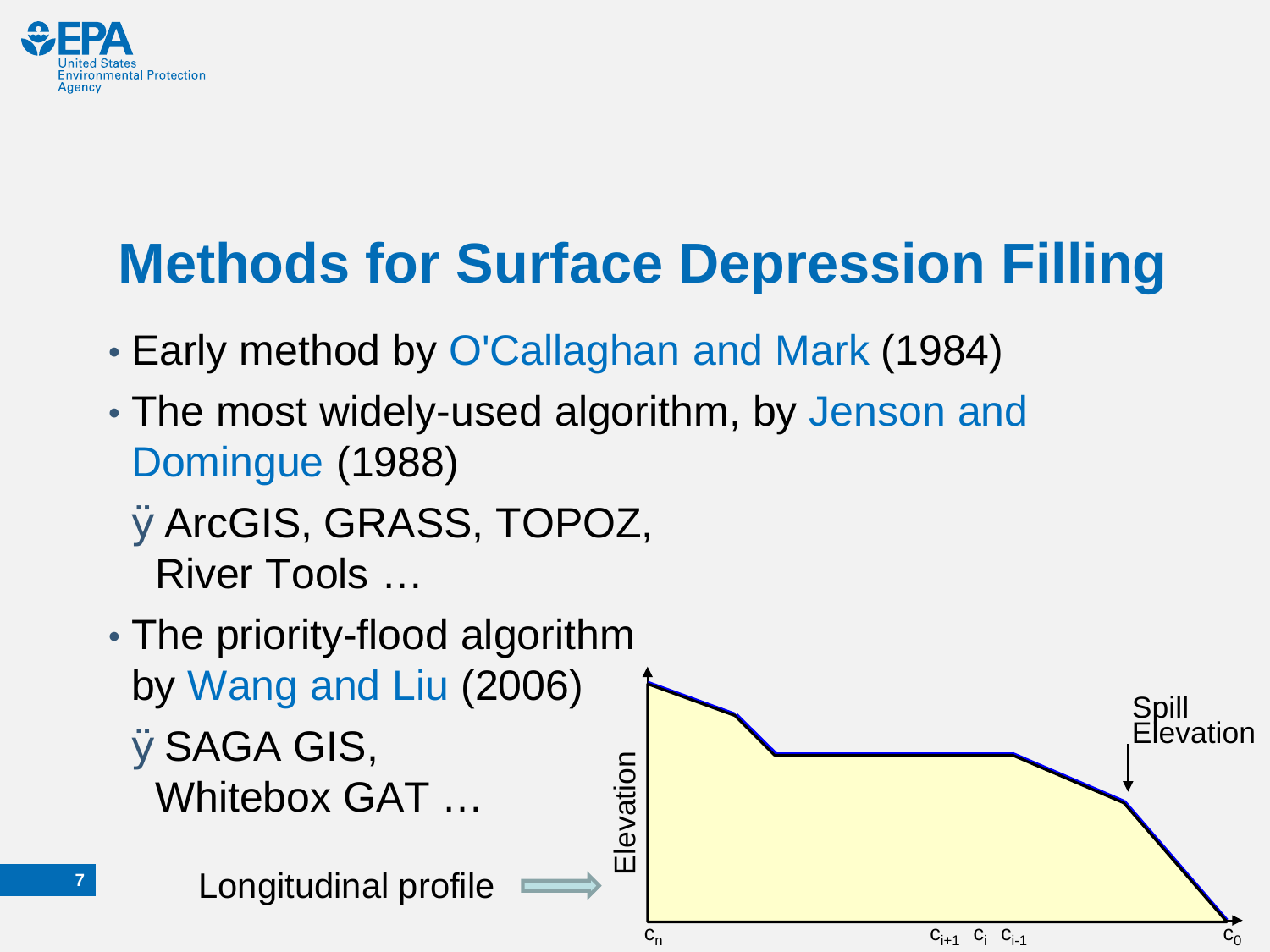

## **Disadvantages of Traditional Methods**

- Do not distinguish between real and artifact depressions
- Do not fully exploit high-resolution topographic data (LiDAR, IFSAR, etc.)
- Do not consider dynamic fill-and-spill hydrological processes
- Do not derive quantitative information about nested hierarchical structure



#### **Vernal pools**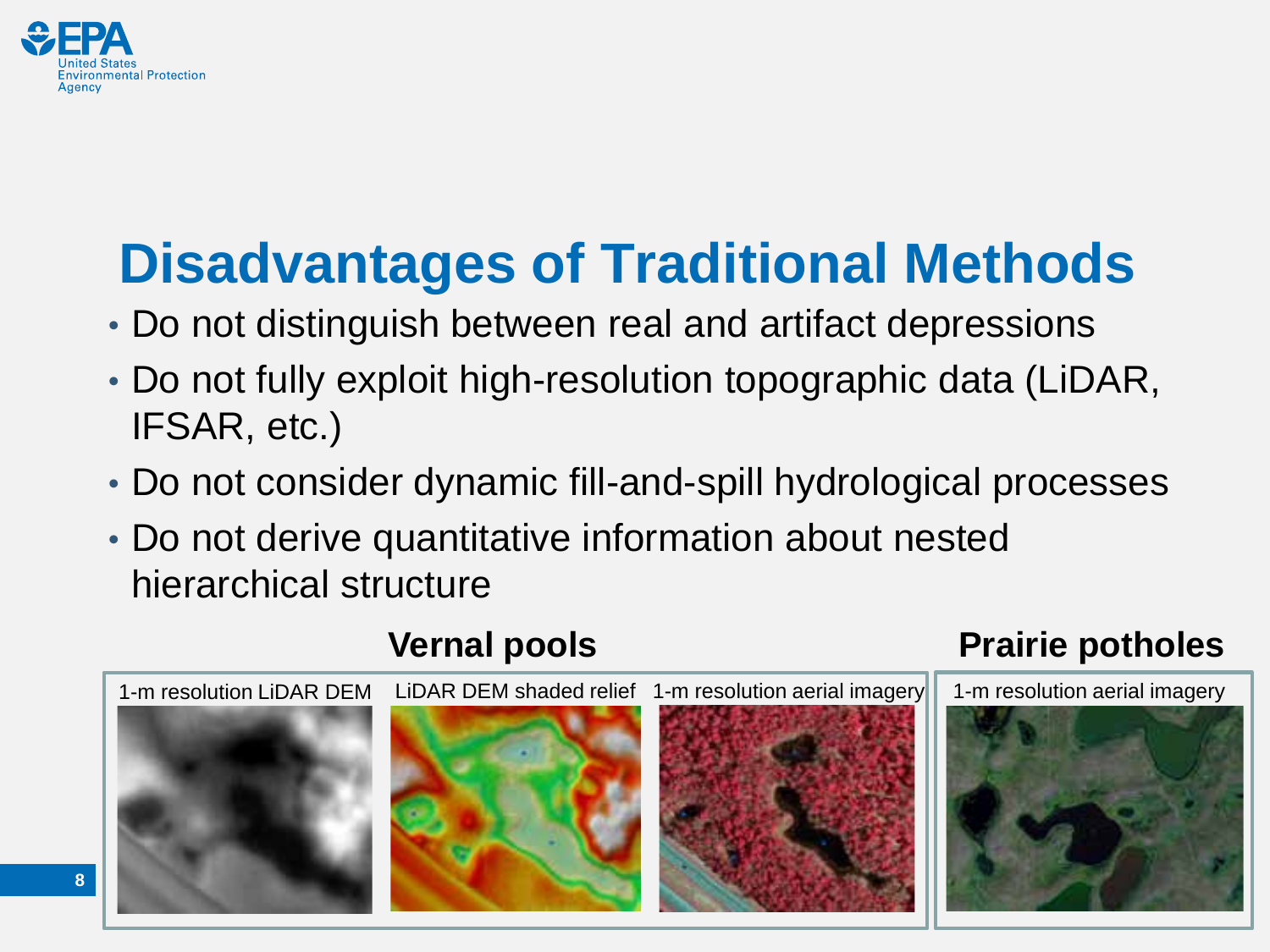

- Research Background
- *Numerical Representation of Surface Depressions*
- Graph Theory-based Contour Tree Method
- Application Example
- Conclusions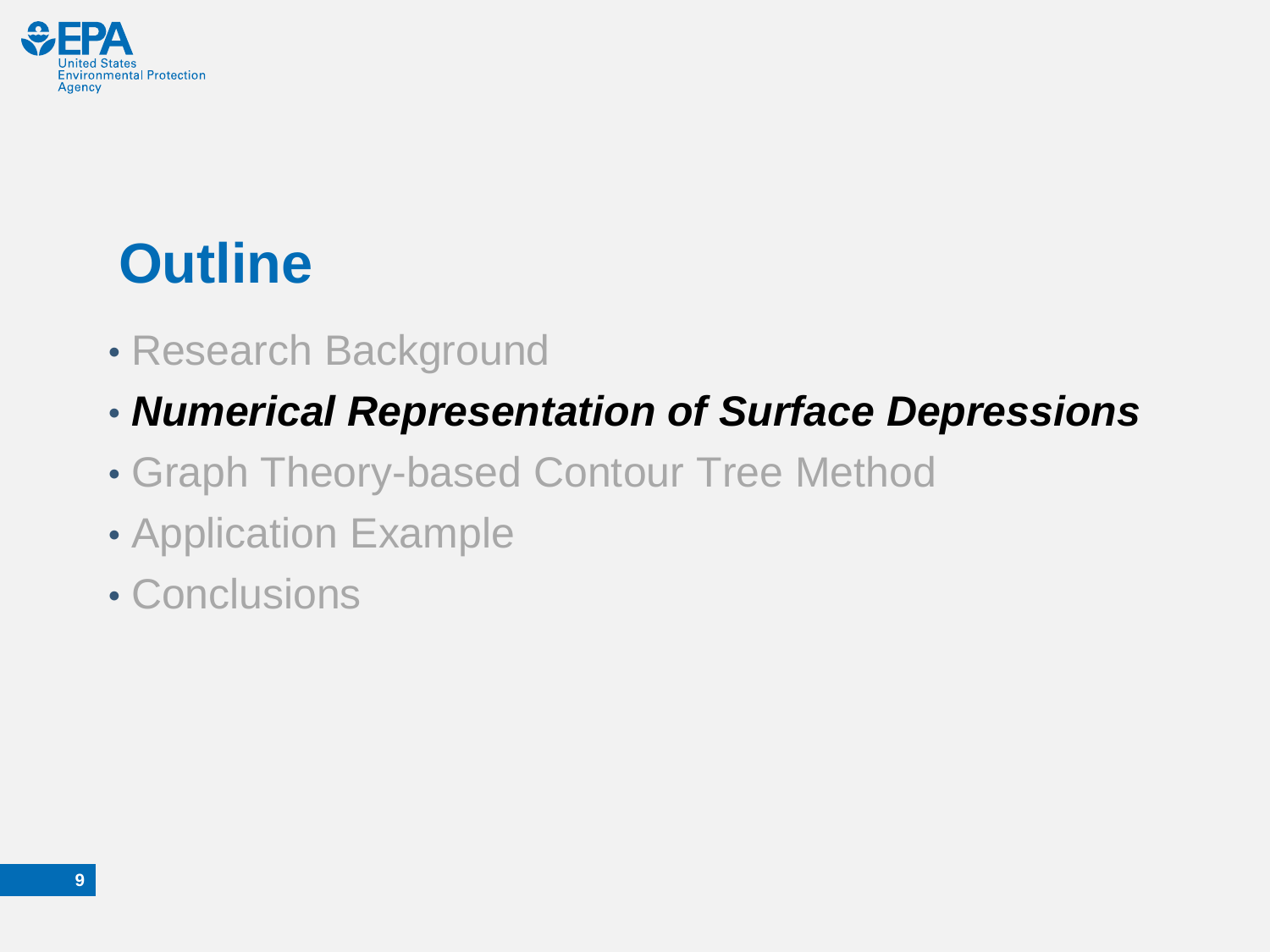

### **Numerical Representation of Surface Depressions**

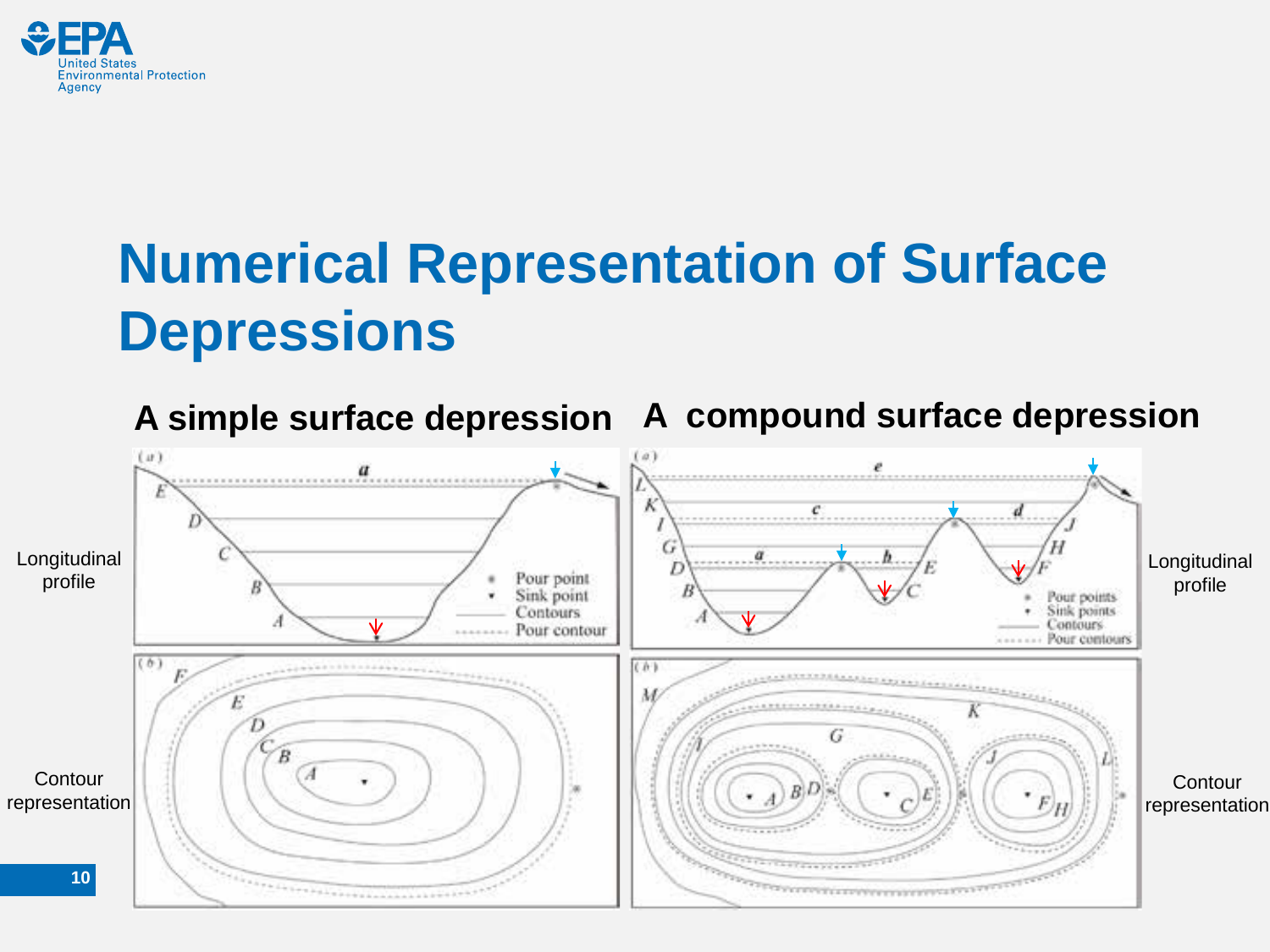

- Research Background
- Numerical Representation of Surface Depressions

### • *Graph Theory-based Contour Tree Method*

- Application Example
- Conclusions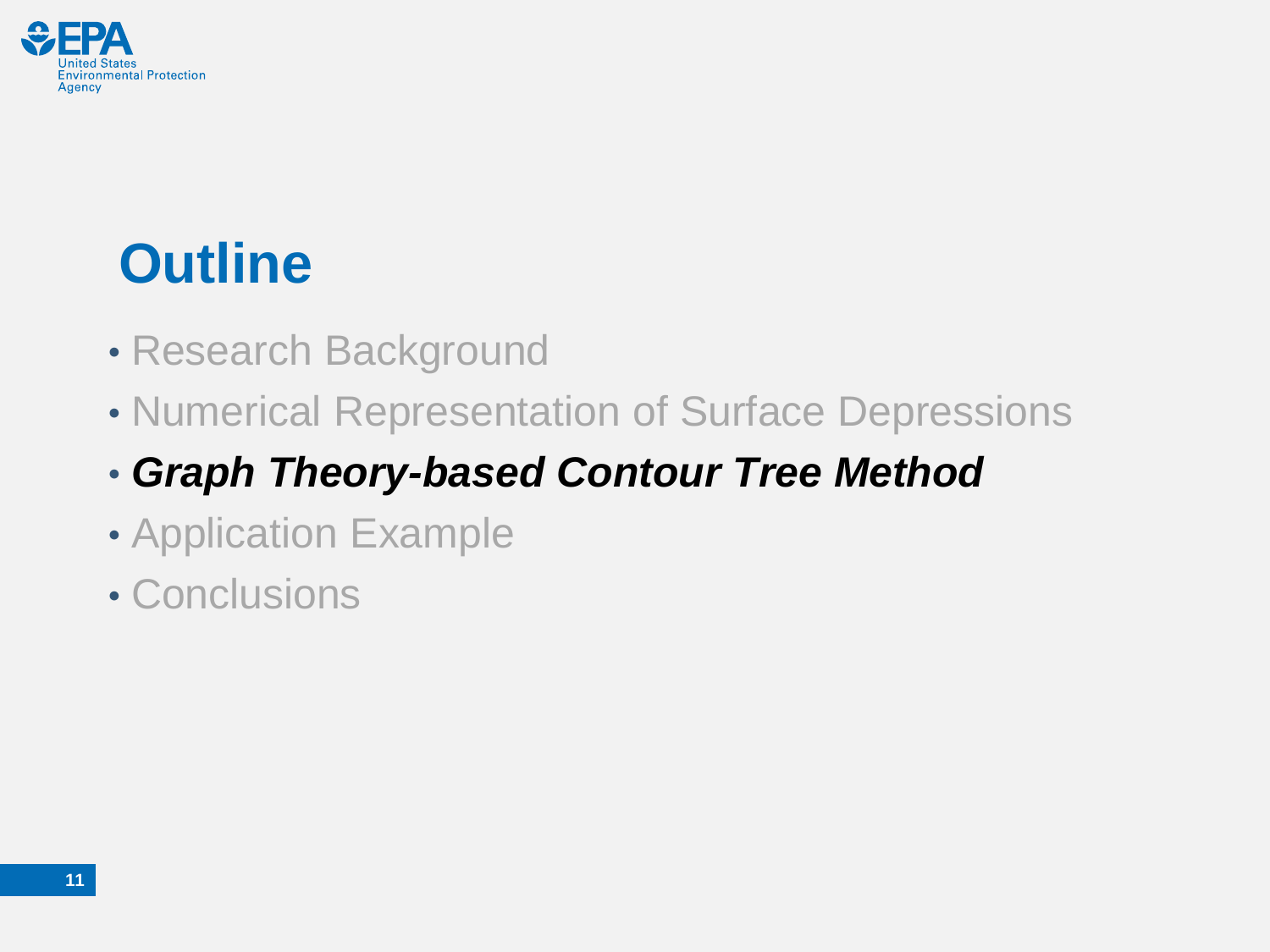

## **Graph Theory-based Contour Tree Method**

### § Node

**ØContour lines** 

§ Link

**ØAdjacency** (topology) § Node attributes ØArea, shape, etc. (geometry)

**Contour tree graph**

*Root node Leaf nodes*

#### **Plan view of contour representation**

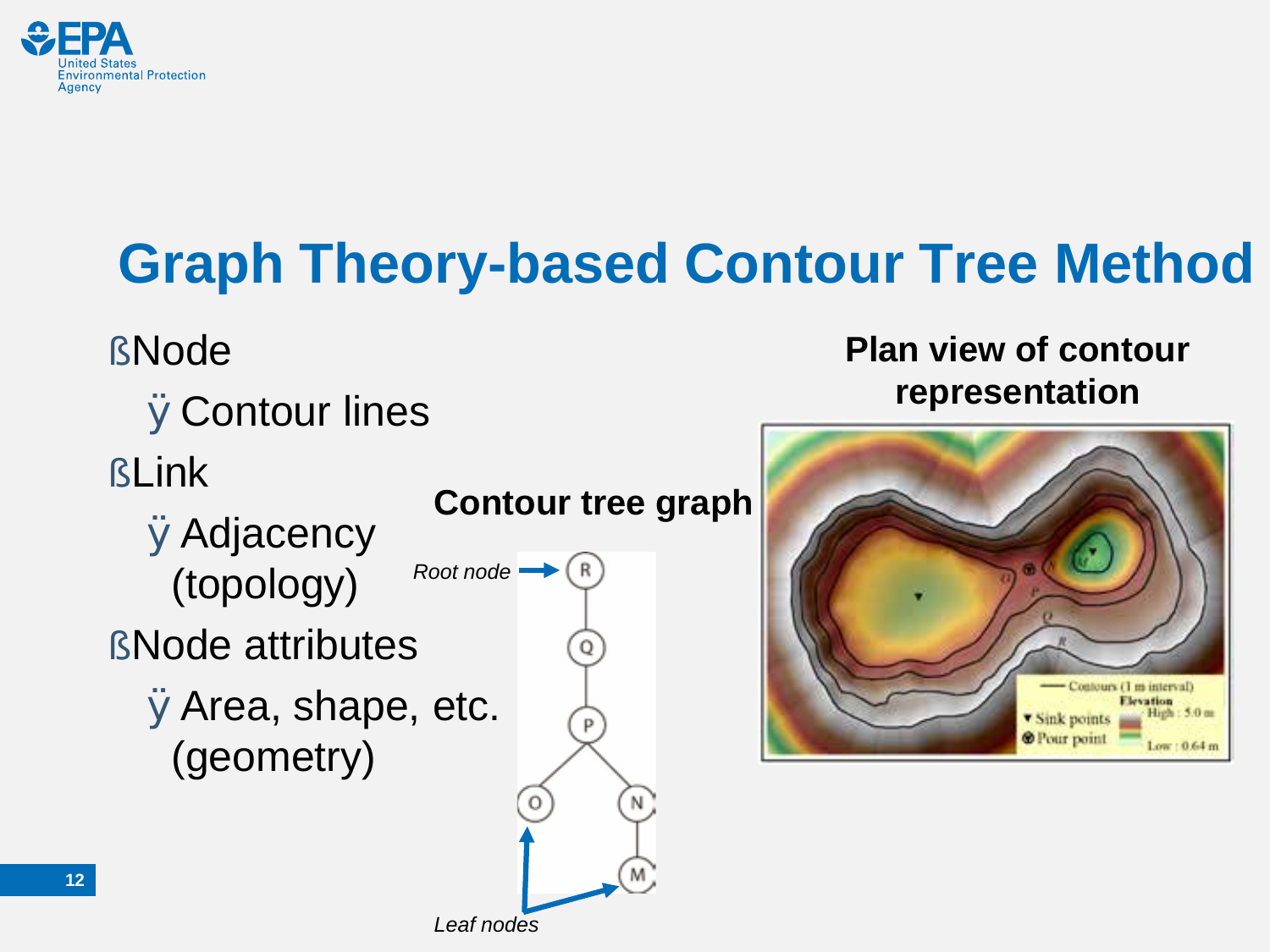

### **Contour Tree Representation of Depressions**



#### **A simple surface depression A composite surface depression**

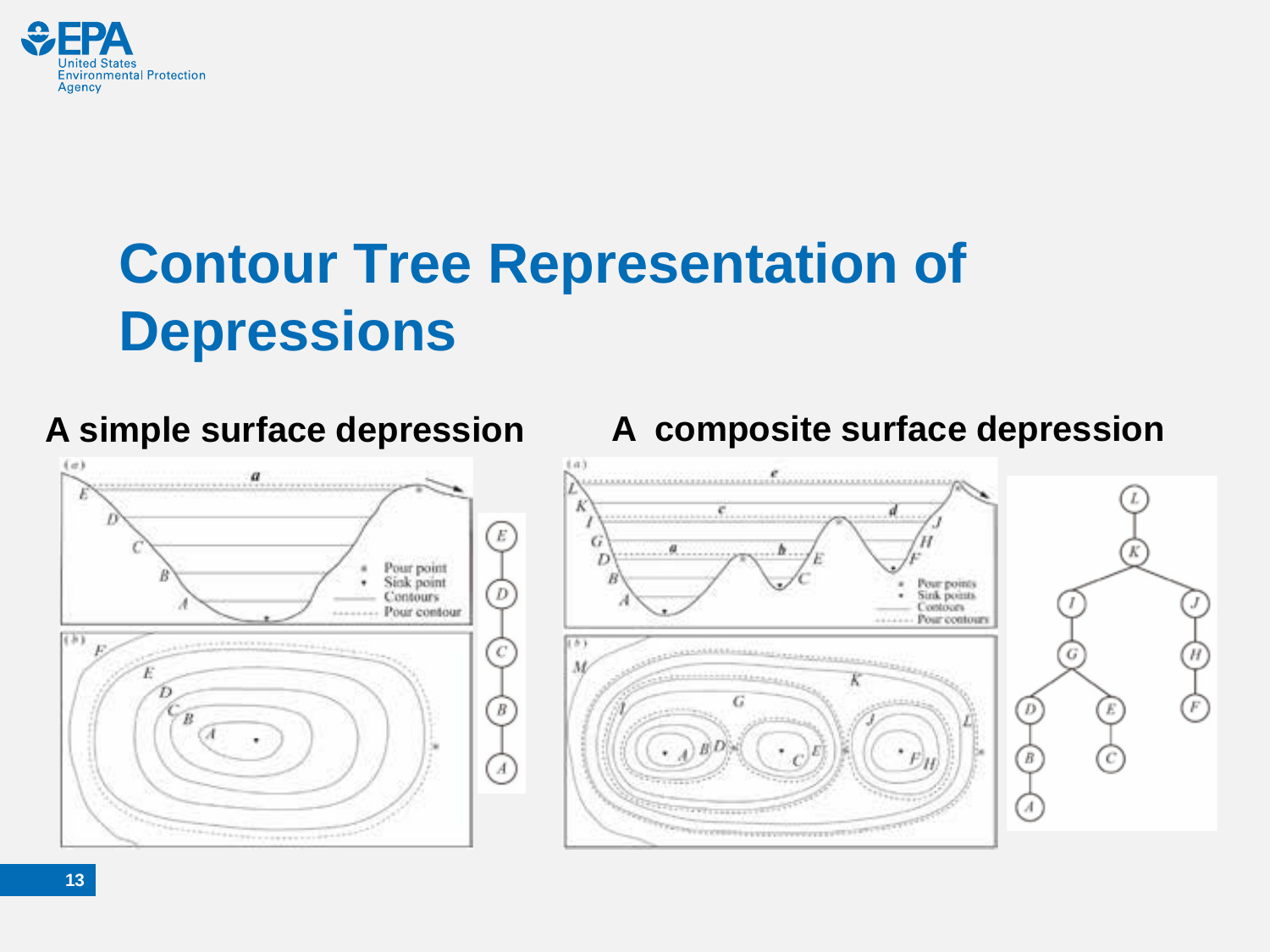

## **Key Concepts**

- §Sink point
- §Pour point
- §*Seed contour*
- §*Pour contour*
	- Ø*Quasi-pour contour*
	- Ø*True-pour contour*

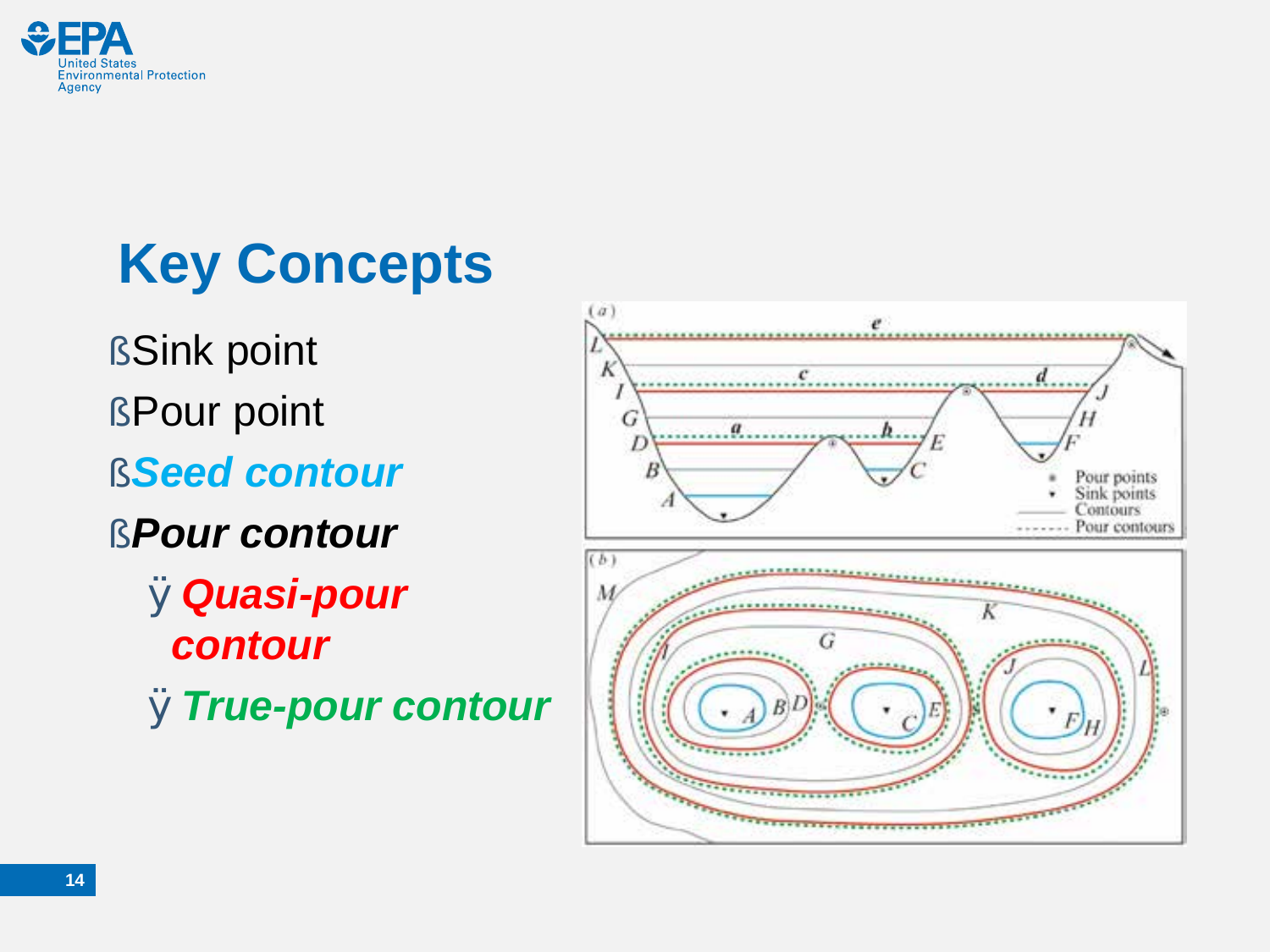

## **Simplification of Contour Trees**

§Single-branch contour tree

ØOnly root node left

§ Multi-branch contour tree

ØSmaller compact tree

§Simplified contour tree ØDepression tree

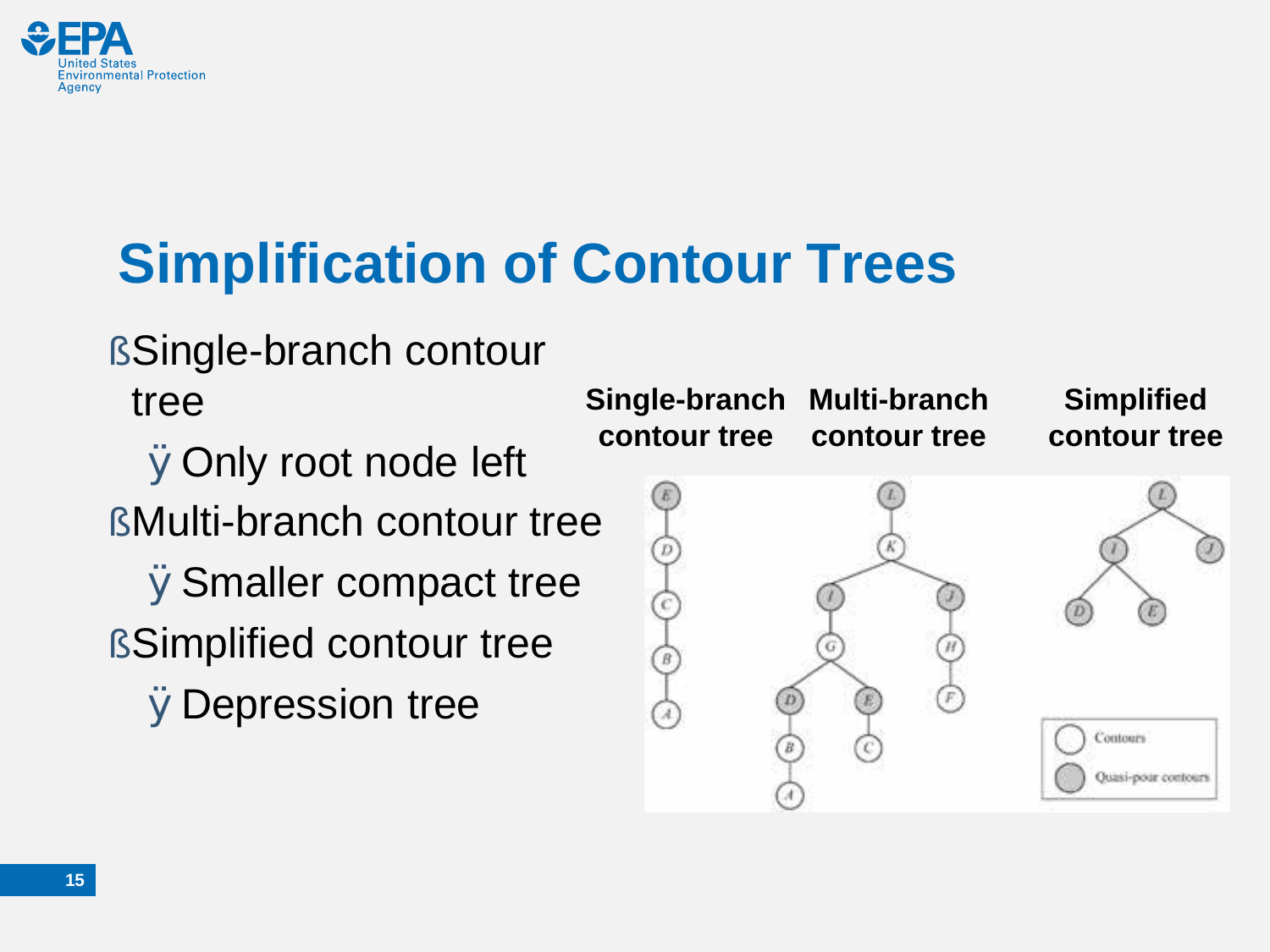

### **Computation Procedures and Pseudo Codes**

- Implemented using C++, Python, and ArcGIS
- Fully automated

| <b>ArcToolbox</b>                                                                                                                                                                                                                                                                                                                     |                                                                                                       | а<br>Depression Identification                  |
|---------------------------------------------------------------------------------------------------------------------------------------------------------------------------------------------------------------------------------------------------------------------------------------------------------------------------------------|-------------------------------------------------------------------------------------------------------|-------------------------------------------------|
| ArcToolbox<br>30 Analyst Tools<br>Analysis Tools<br>Cartography Tools<br>Conversion Tools<br>Cuta Interoperability Tools<br>Data Management Tools<br>Depression Analysis Tools<br>C's Depression Identification<br>diong Tools<br>Geocoding Tools<br>Geostatistical Analyst Tools<br>Linear Referencing Tools<br>Multidimension Tools | LIDAR DEM<br>Contour Interval<br><b>Base Contoca</b><br>Mountain Area<br>Minimum Depth<br>Output Path | ×                                               |
| Network Analyst Tools<br>Parcel Fabric Tools<br>Schematics Tools<br>Server Tools<br>Spatial Analyst Tools<br>Spatial Statistics Tools                                                                                                                                                                                                 |                                                                                                       | OK:<br>Environments:<br>Cancel<br>Shew Help 3-3 |

**Pseudo codes ArcToolbox**

 $(-a)$ 

Function Identifi QuantPoorContour  $LBO \leftarrow SEED$  $level 6-1$ condition 6-true While condition While LBQ is not empty  $s \in$  LBQ sep $0$ LBQ.pop(s) While s.OUIN #-1 and s.CE < x OCE i € CONTOURLOUIN] If  $t$  NBR = 1 Then  $r \leftarrow r$ End If **End While** UBQ push(r) End While If UBQ.size > 0 Then QPOUR.add(level, UBQ)  $level \leftarrow level + 1$ While UDQ is not empty  $s \in \text{UBO}$ .10p() UBQ.pop(s) If  $\angle$  OUIN  $\neq$  -1 and  $\angle$  CE < s OCE  $r \leftarrow \text{CONTOLR}[i,\text{OLIN}]$ If (NBR > 1 and FLAG[r]  $=$  false Distant DR.1  $FLAG[0]$   $\neq$  true Else condition + false End If End While

**End Function** 

Function Linetic TracPourContact  $D = constant$  interval  $W =$  contour elevation difference For level -1 to mostless?) LBO + OPOUR(level) For each quasi pour contour (a) in 1,943 low + x CE  $high + sCE + D$ While (high - Joe -: 30)  $mid \leftarrow$  (low + high) / 2 If contouristich is closed and only excloses contour(s) Then low 4- mid Else If conteur(mid) is open high 4- mid End If **End While** If contourthigh) is closed contour Then UBQ pushtikigib) Else If contrar(mid) is closed contour Then UBQ-push(mid) Else If contour(low) is closed contour Then UBQ.pushtlow) End If Ead For TPOUR.add(/cw/, UBQ) **End For End Function** 

 $(A)$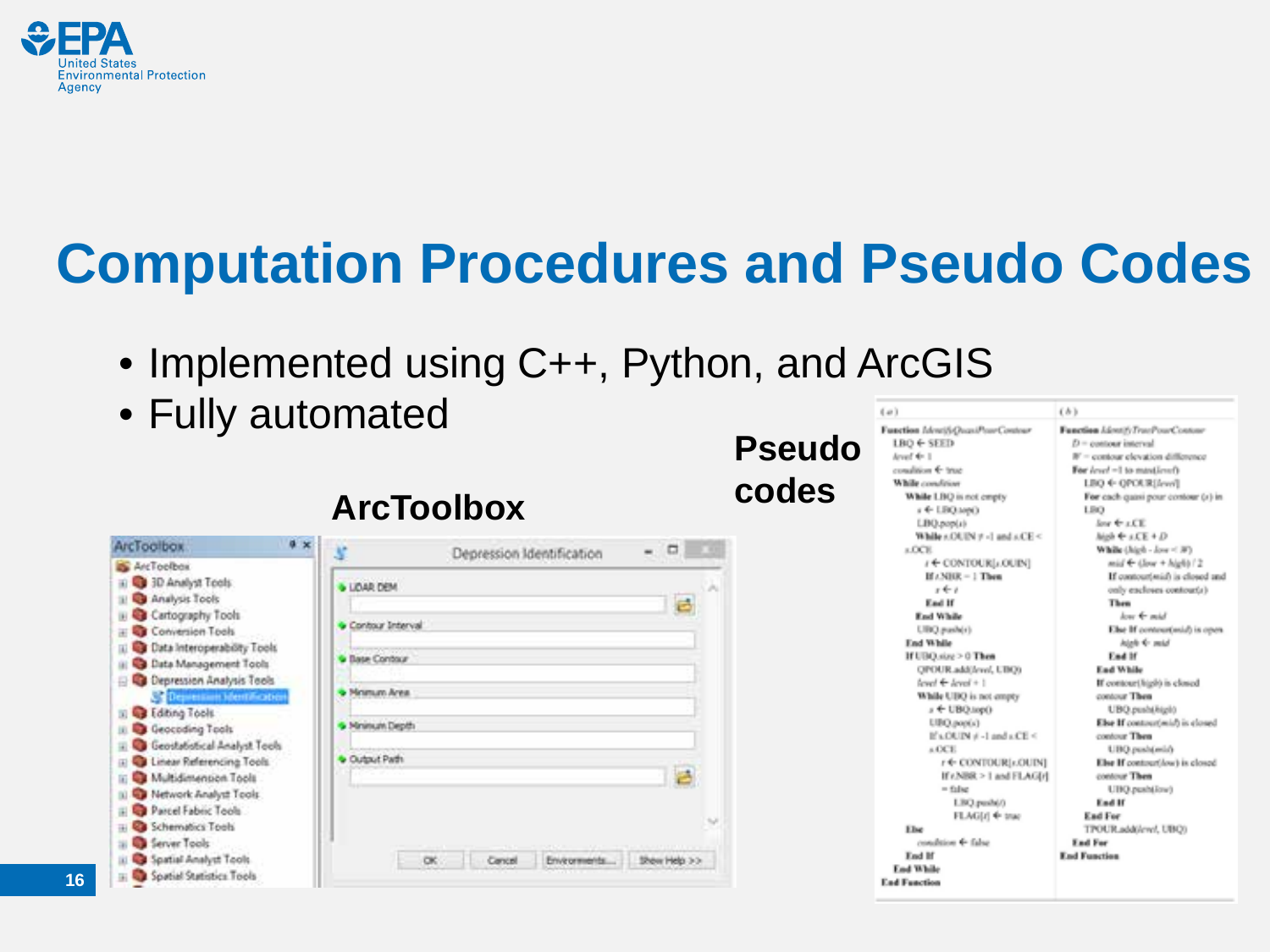

- Research Background
- Numerical Representation of Surface Depressions
- Graph Theory-based Contour Tree Method
- *Application Example*
- Conclusions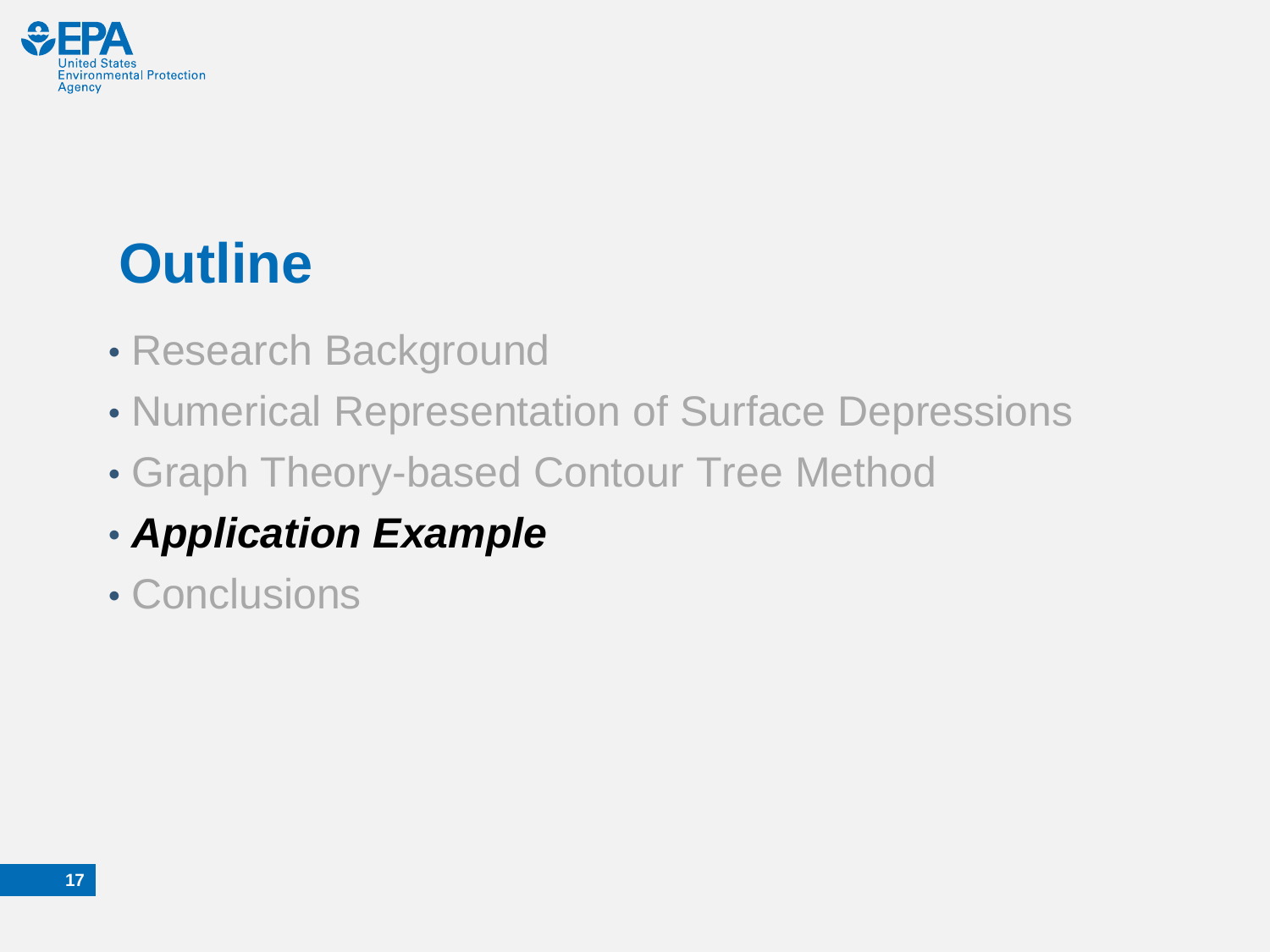

## **Application Example**

#### **Pipestem Watershed, North Dakota**

#### **Estimation of depression storage capability**

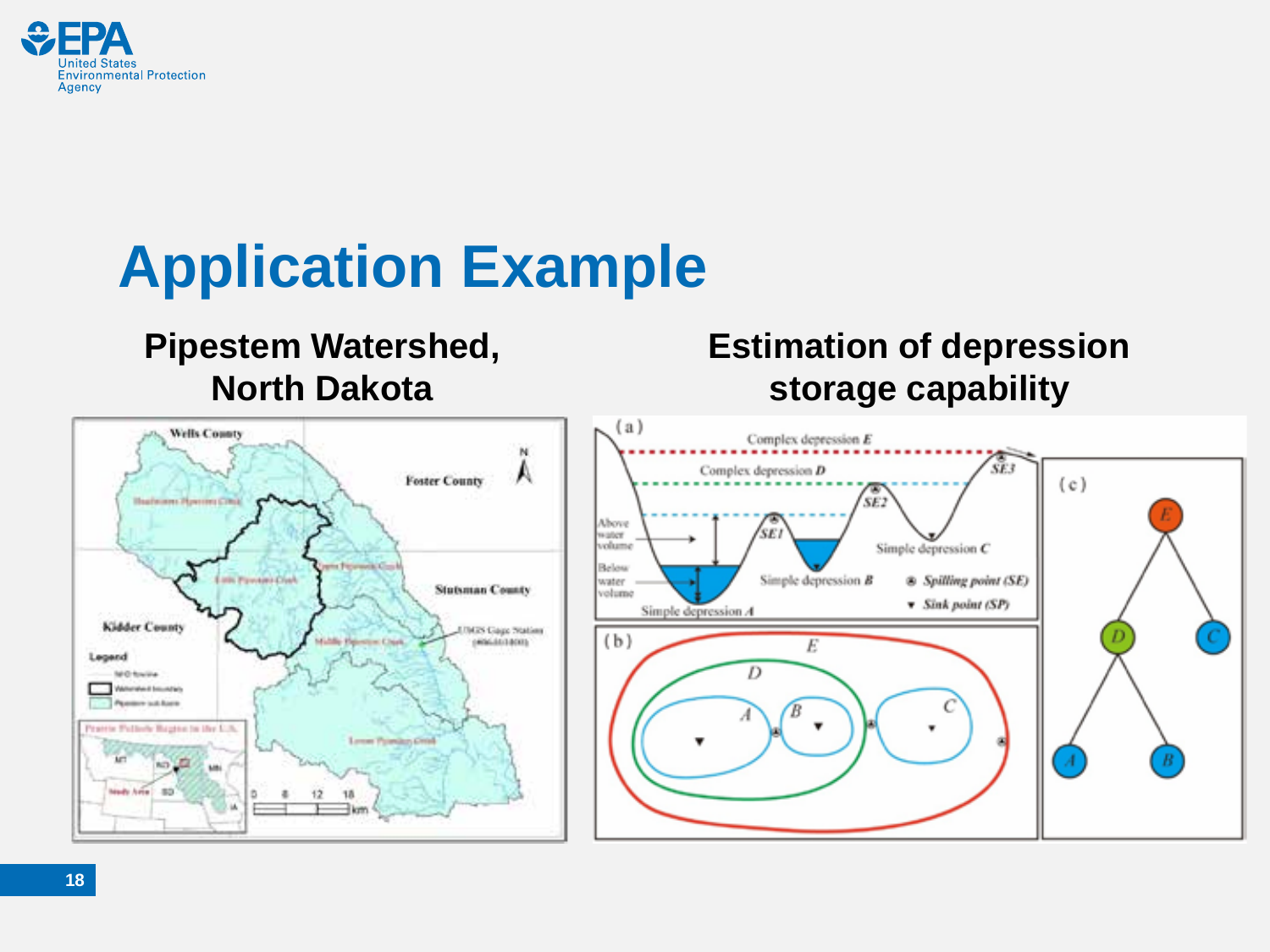

#### **Hydrologic Connectivity of Prairie Potholes Aerial National Wetlands LiDAR intensity LiDAR DEM photographs shaded relief imagery Inventory**  $(n)$ Nov. 2011 Nov. 2011 Nov. 2011 Jul. 2012 2012 1980s Petriet business **Westwick Scient**

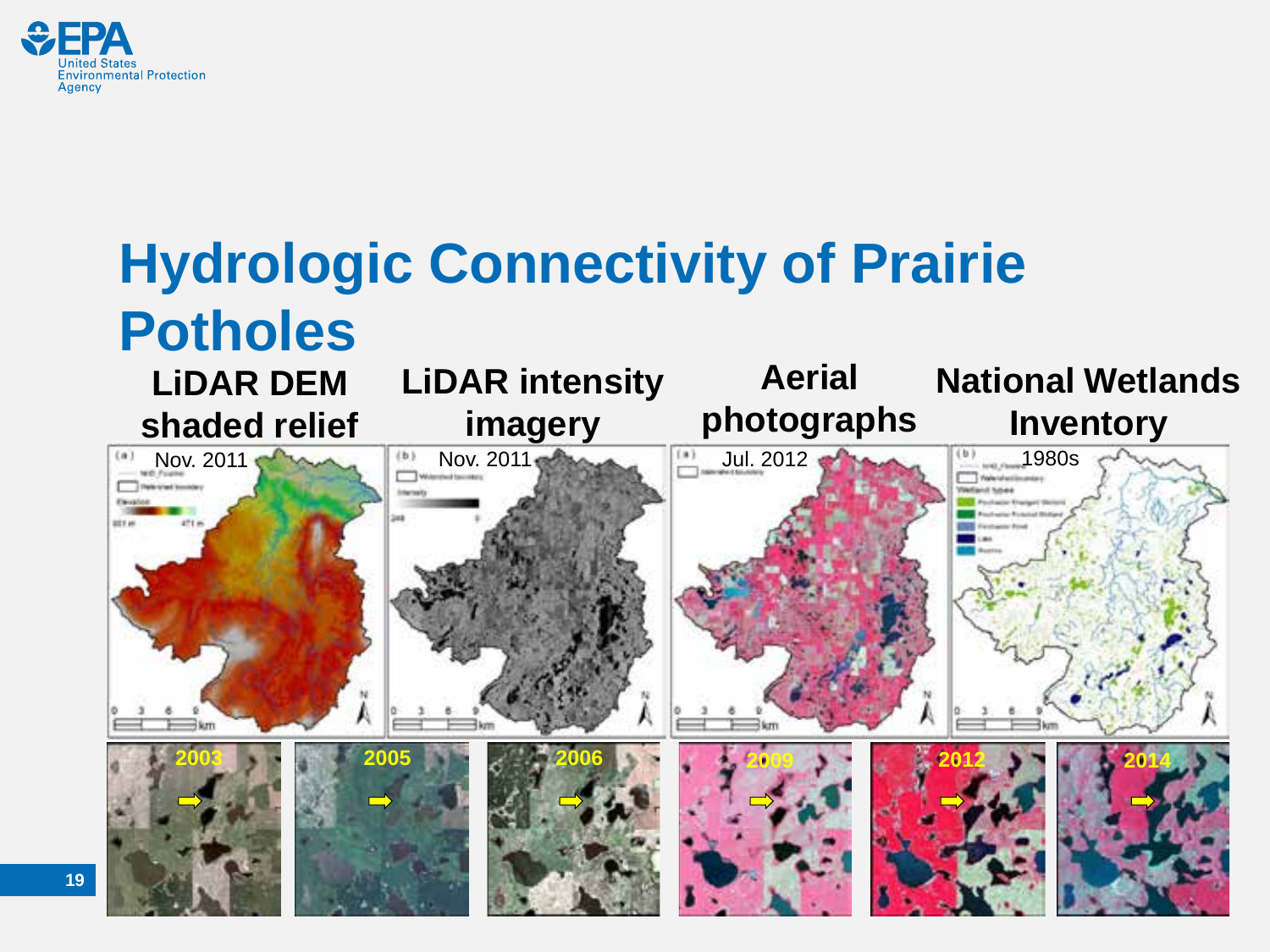

### **Identification of Surface Depressions**

#### **Contour tree method**



**Detected depression polygons vs. National Wetlands Inventory polygons**

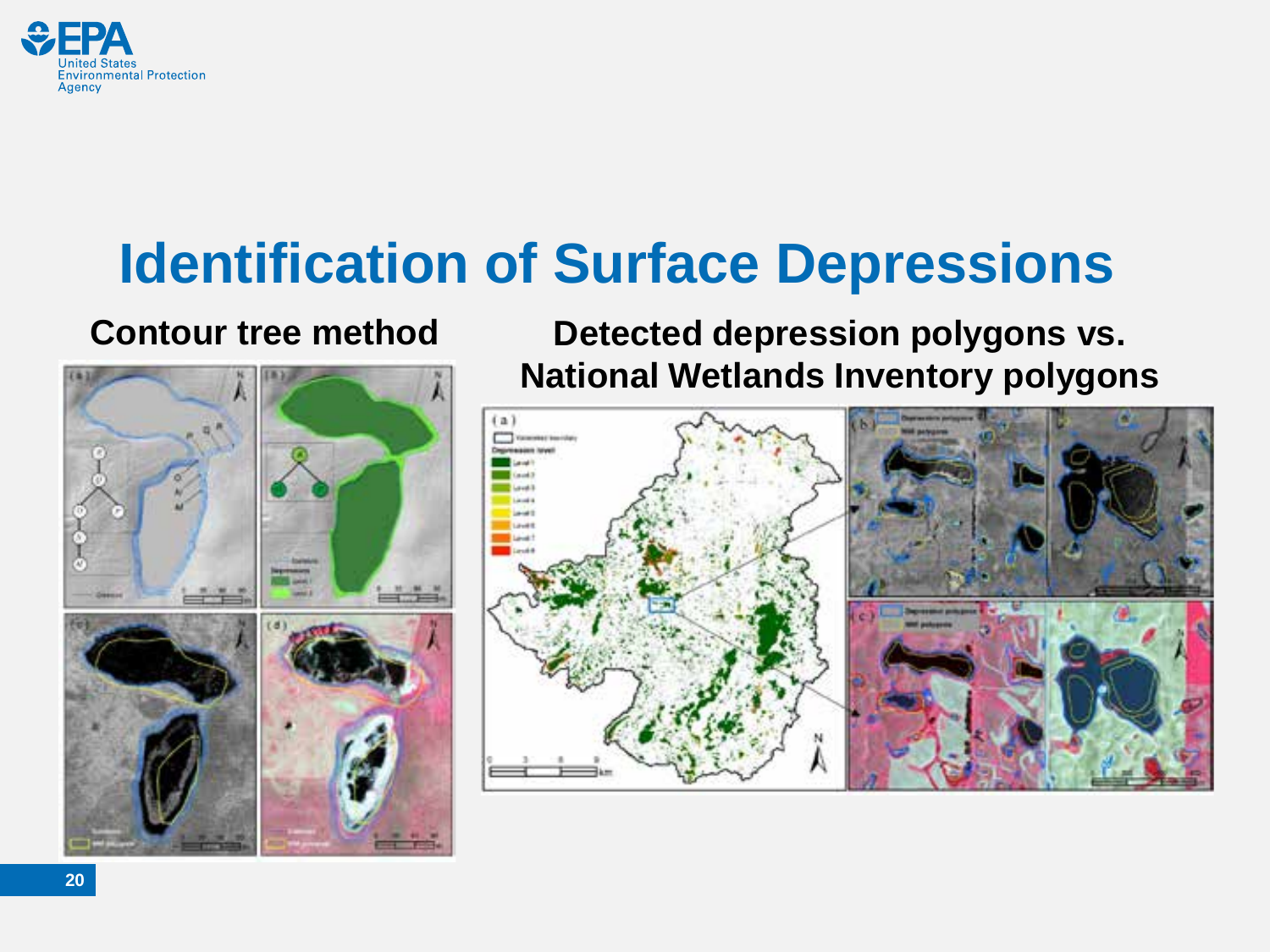

### **Depression Storage Capability**



### Empirical function fitting

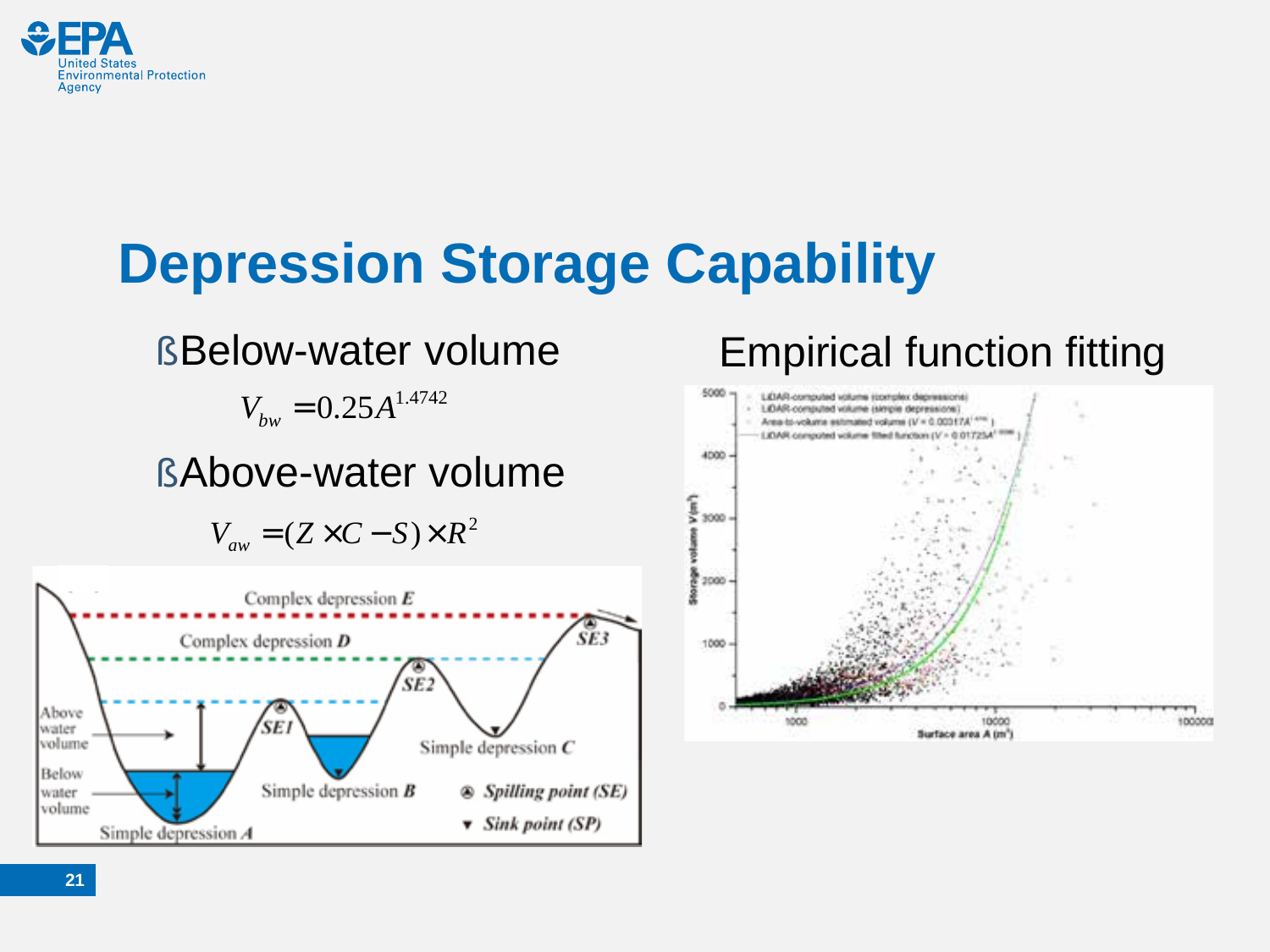

- Research Background
- Numerical Representation of Surface Depressions
- Graph Theory-based Contour Tree Method
- Application Example
- *Conclusions*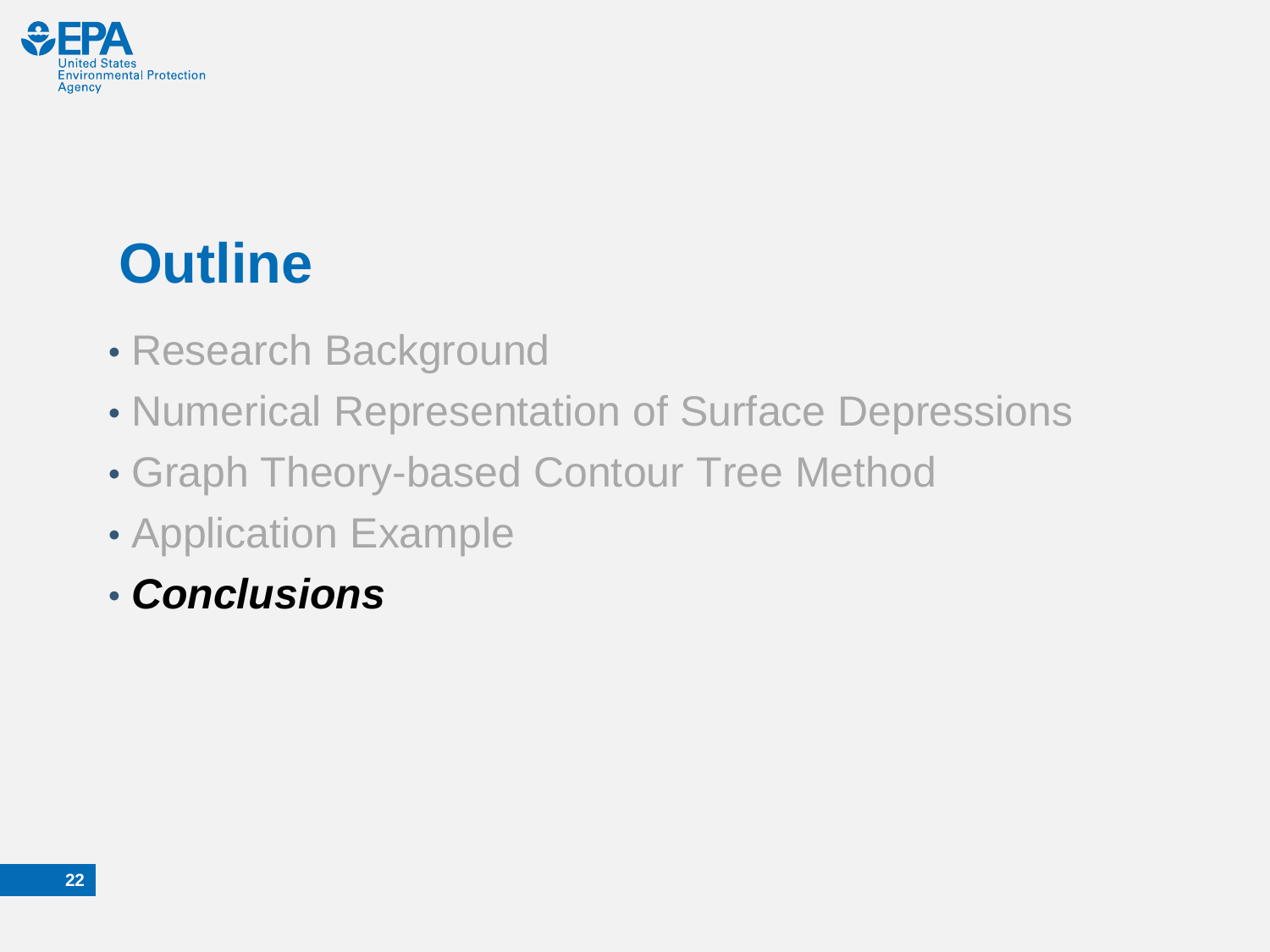

### **Conclusions**

- Detection, delineation, and characterization of surface depressions across scales
- Derivation of geometric and topological properties
- Simulation of filling-merging-spilling hydrological processes
- Functionally effective and computationally efficient